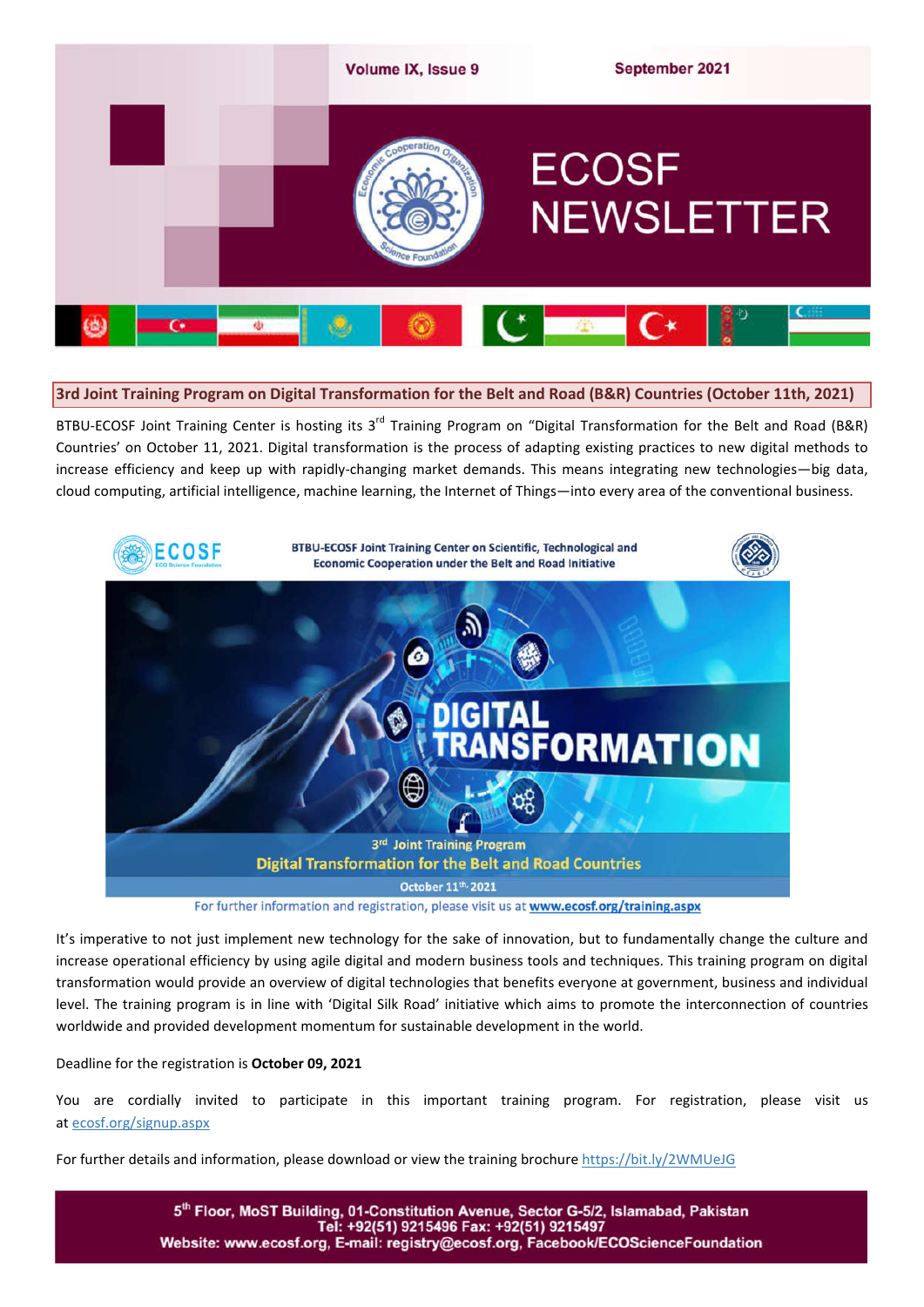**ECOSF participated in the Subregional conference on food loss and waste reduction in Central Asia, Azerbaijan and Turkey, organized by FAO and other partners including the Regional Coordination Centre for Food Security of the Economic Cooperation Organization (ECO)**



The Subregional conference on food loss and waste reduction was organized by FAO in partnership with the Ministry of Agriculture and Forestry of Turkey and the Regional Coordination Centre for Food Security of the Economic Cooperation Organization (ECO)on 29 September, to mark the International Day of Awareness of Food Loss and Waste.

The conference aimed at encouraging governments in Central Asia, Azerbaijan and Turkey to address the issue of food loss and waste, and support and implement the necessary policy changes and adopt adequate regulatory mechanisms to create a conducive environment for the private sector to act.

The conference provided a platform to discuss common challenges and barriers of food loss and waste reduction in the subregion and inspired joint action through exchanging ideas on possible solutions and demonstrating the benefits and impacts of a collaborative approach. On behalf of ECOSF, President Prof. Dr. Manzoor Hussain Soomro and Engr. Khalil Raza Scientific Officer joined in the conference.

Representatives of FAO and the Ministry shared recent developments in the area of food loss and waste reduction in the subregion, including implementation of the key elements of the Turkish National Strategy and Action Plan for Food Loss and Waste Prevention and Reduction and country-specific analysis of causes and impacts of food loss and waste in Azerbaijan, Kyrgyzstan, Turkmenistan, and Uzbekistan.

The invited speakers from different sectors presented inspiring cases and innovative and technological solutions, ranging from legal advancement facilitating food donations and date labelling improvement to nanoengineered food packaging and a technology-based platform for surplus food management.

### **ECOSF participated in the Climate Change Education Summit organized by the Reading University, UK**

University of Reading, UK in collaboration with Office for Climate Education, Royal Meteorological Society, Met Office UK organized a virtual Climate Education Summit on September 15, 2021. The Summit included keynote plenary sessions and roundtable discussions with the aim of identifying and outlining how a step change in climate and sustainability education can be made so that young people have the skills and knowledge needed for the

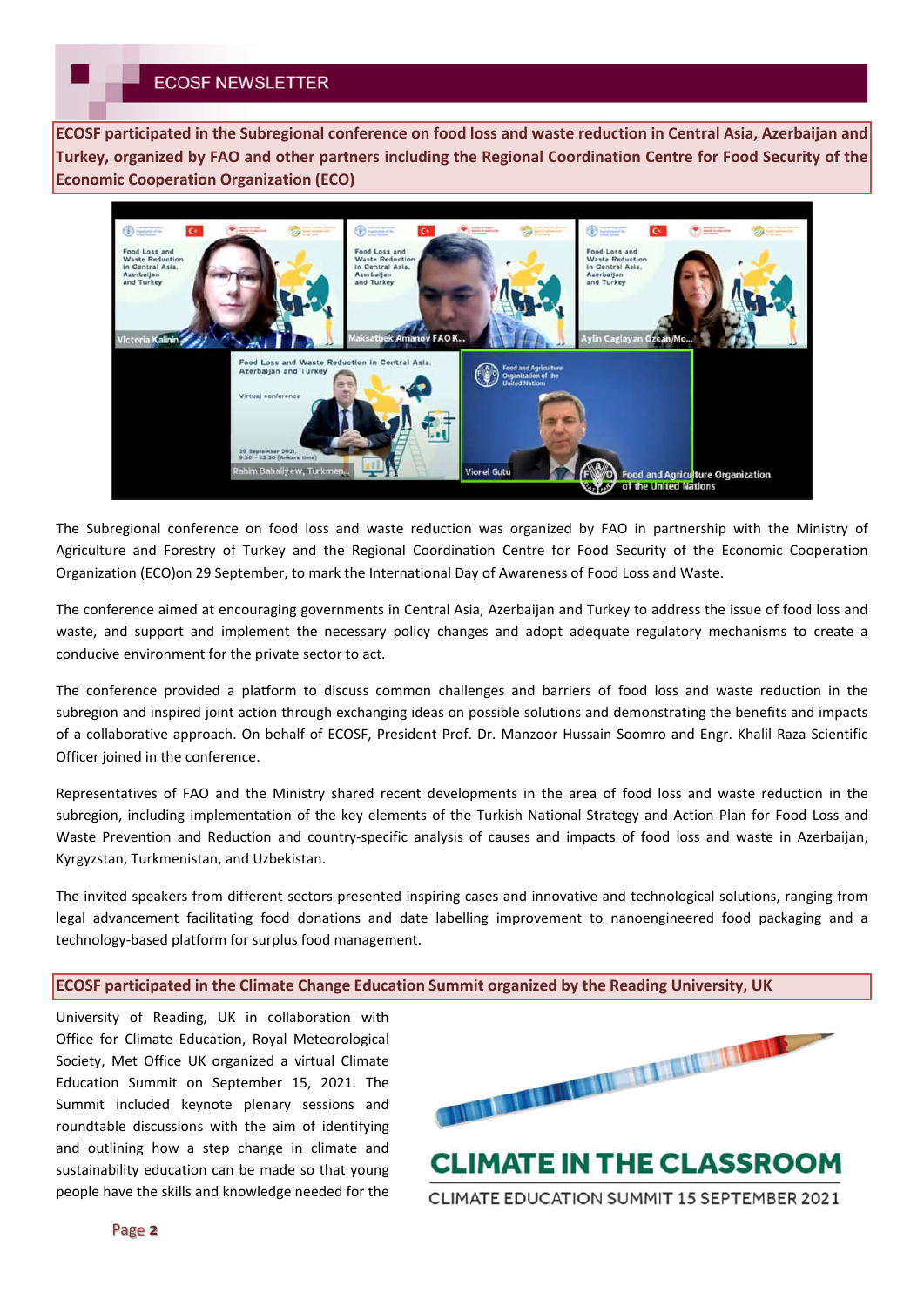# **ECOSF NEWSLETTER**

twenty-first century. The scope included both policy-related matters and in-school activities. Summit was widely attended by scientists, teachers, students and the general public. On behalf of ECOSF, its President Prof. Dr. Manzoor Hussain Soomro and Engr. Khalil Raza participated in the online summit. It is pertinent to mention that Prof. Soomro is an alumnus of the University of Reading and was especially invited to join the summit.

Invited speakers during the summit underlined that the impacts of global warming are already being felt across the world, the decisions taken now on climate action will most affect today's young people. Climate experts recognized that many children rarely encounter discussion of climate change in the classroom or in their wider lives, except in often-distressing news stories or through what they see on social media.

Summit also highlighted that regardless of the quantity of climate education in the curriculum, the quality is another key issue. Surveys of teachers by the "Teach the Future" campaign group showed that nine out of 10 teachers agree that climate change should be compulsory in schools, yet only three out of 10 feel properly equipped to teach it. Addressing any shortfall in climate education is a complex process and doesn't necessarily have to involve formally changing the curriculum. Summit concluded that generation armed with knowledge about the challenges it faces, and the potential solutions, is much more likely to engage with the climate challenge with greater confidence and vigour.

### **PCSIR Launched Hemp Value Chain Development Programme - 2021**

A Hemp Value Chain Development Programme – 2021 was launched on 30th September 2021 by Pakistan Scientific and Industrial Research Council (PCSIR) in collaboration with Ministry of Science and Technology of Pakistan and PMAS Arid Agriculture University Rawalpindi.

The programme was launched by the Honourable Minister for Science and Technology of Pakistan H.E. Mr. Shibli Faraz. The Minister was joined by the Chairman Pakistan Council of Scientific and Industrial Research (PCSIR) Dr Syed Hussain Abidi, University Vice Chancellor Prof Dr Qamaruz Zaman, Additional Secretary Ministry of Science and Technology Dr Syed Ataur Rehman and faculty



members, prominent scientists. From ECOSF, Prof. Manzoor H. Soomro President attended.

During the inauguration speech, the Minister said that Pakistan has a natural climate to grow hemp and the Ministry has started work to formulate a national hemp policy. The minister said the future of the country's development lays in science. He further said that academia-industry linkage was very important for any country's progress and appreciated the efforts of PCSIR and the university for its work to bridge the gap between academia and industry.

The hemp development programme is a project of the government initiated on the directives of the Prime Minister of Pakistan. The PCSIR will execute the project in collaboration with the Arid Agriculture University Rawalpindi. Under the project, hemp will be cultivated and processed for the development of medicinal/industrial products.

### **ECOSF participated in the Science Museum CEOs Dialogue organized by the BTBU and BAST**

The 2nd Science Museum CEO's Dialogue was held in parallel with the 11th International Week for Science Literacy on September 26-27, 2021 organized by the Beijing Association for Science and Technology (BAST) and Beijing Technology and Business University (BTBU). The objective of holding this festival was to improve science literacy, highlight to role of Science Centres & Science Museums, and promote international cooperation & exchanges in science popularization.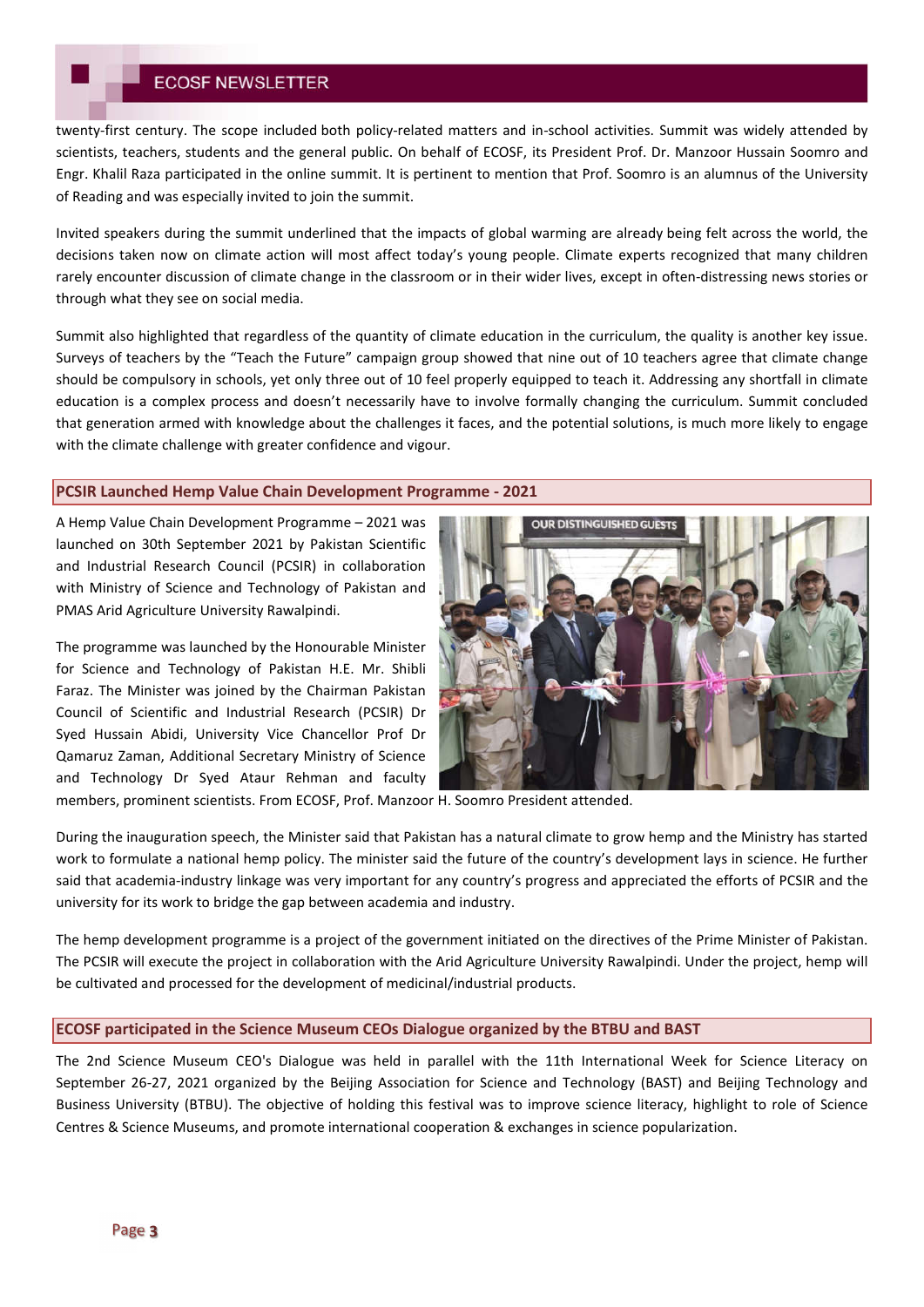

The Dialogue was sponsored by BAST, organized by Beijing Young Science and Technology Center which was themed "Contemporary Mission and Development Strategy of Science Museums". Several CEOs of Chinese and foreign science museums, and experts, scholars and outstanding practitioners in the field of science communication were invited to share their thoughts and practices. On behalf of President ECOSF, Prof. Dr. Manzoor Hussain Soomro participated in the event virtually. With the efforts of Prof. Soomro, Prof. Dr. Shahbaz Khan, Director UNESCO Cluster Office Beijing also participated in the as a keynote speaker through his recorded video message. Prof. Khan emphasized the significance of the science museums to dispel anti-epidemic rumours and advance the mission of scientific and cultural development of science museums.

## **NPU-FEIAP Belt & Road Engineering Education Training Centre (NFTC) organized the Outcome Based Engineering Education Training**

A virtual training on Introduction to Outcome-Based Engineering Education and Professional Engineering Development and Assessment was held from  $17<sup>th</sup>$  September 2021 virtually, hosted by the NPU-FEIAP "Belt and Road" Engineering Education Training Centre, NFTC and supported by the China Association for Science and Technology- CAST.

Objectives of the training were to provide information and training on outcome-based engineering education, accreditation system, and professional engineering development and assessment. On behalf of ECOSF, President Prof. Manzoor Hussain Soomro and Engr. Khalil Raza participated in the training.

Prof. Dr. Chuah Hean Teik, Chiarman of FEIAP Standing Committee





on Engineering Education was the conducted the training. He underscored that the objective of this training was to promote the scientific and technological progress in engineering and to improve the engineering quality in advancing engineering development in the industries for the benefit of the profession.

Prof. Chuah called for exploring opportunities to exchange ideas on engineering education development, enhance mutual understanding, and strengthen cooperation in facilitating the formation and operation of the Belt and Road Engineering Education Accord in order to improve the quality of engineering education of all countries. Prof. Chuah further shared the importance of mutual recognition of engineering personnel graduates (e.g. engineers, engineering technologists and engineering technicians) for growth, cross border mobility and networking in a globalised world. Dr. Teik also discussed the demand, actions & understanding required by institutions/organizations and highlighted a few case studies of countries and regions to achieve this engineering development objectives.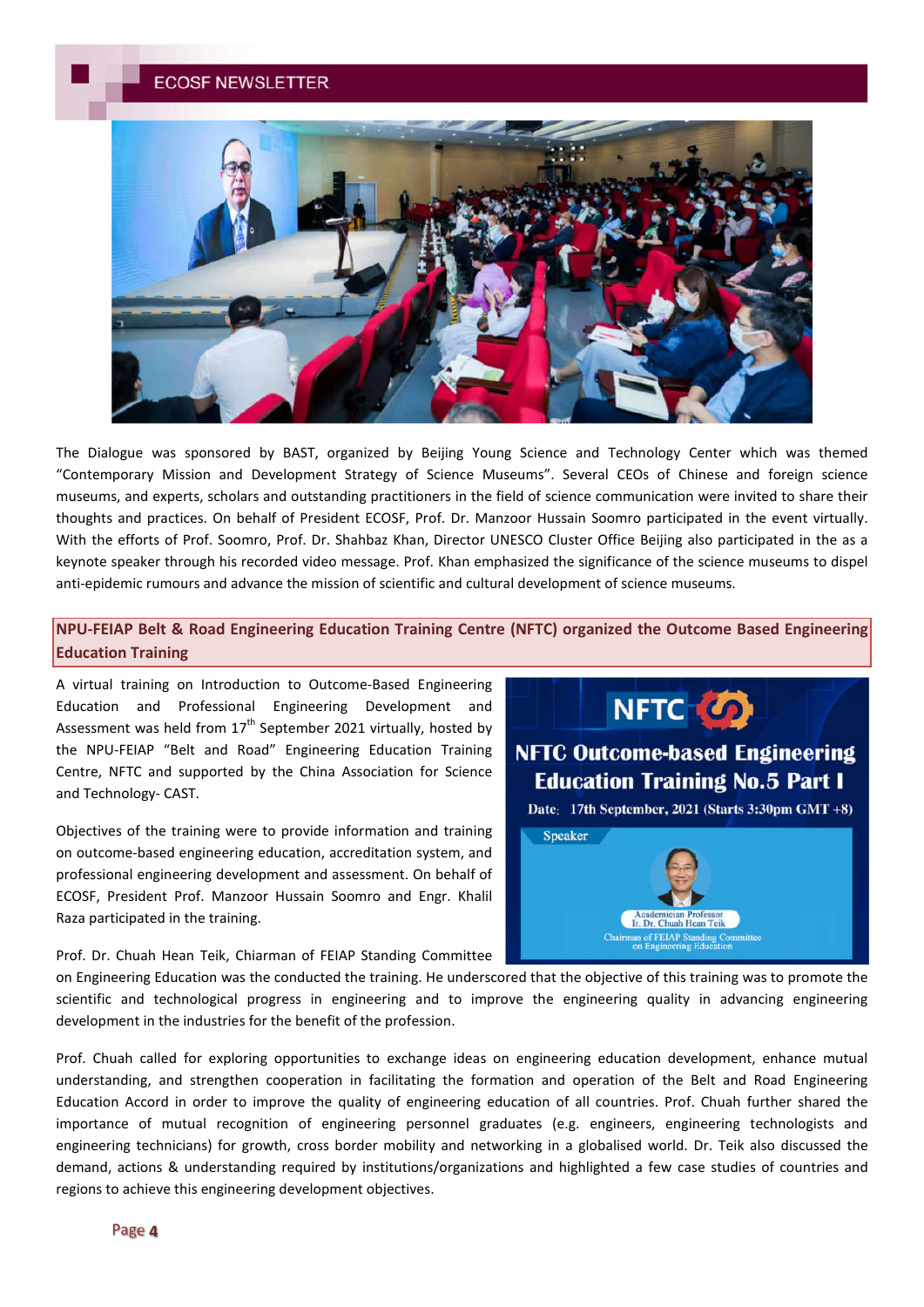### **10th Governing Board Meeting of IRIS held virtually, President ECOSF attended as the Member of the Board**

10<sup>th</sup> Meeting of Governing Board of Isfahan Regional Center for Technology Incubators and Science Park Development (IRIS) was virtually held on September 22, 2021. H.E. Dr. Ghaisari, President of Isfahan Science and Technology Town (ISTT) Isfahan Iran presided over the meeting and was attended by the Board Members including Prof. Manzoor H. Soomro, President ECOSF.

The Board reviewed the progress of the Center since last meeting and actions on the previous decisions as well as the on-going programs and approved the future work activities, financial and budgetary matters of the IRIS.

The Isfahan Regional Center for Technology Incubators and Science Park Development was established in Isfahan in May 2010 according to an agreement between Islamic Republic of Iran and UNESCO. Isfahan Science and Technology Town (ISTT) is the host for this regional center. IRIS has been mandated to address and resolve the problems currently limiting the success of Science Parks and Technology Incubators in developing countries. The initial focus of the center, as Category II center of UNESCO, is on facilitating the integration of developmental approach into science, technology and innovation, developing technology transfer, organizing capacity building, providing policy advice, facilitating the exchange of experience and best practices, and conducting research and problem solving in Science Parks and Technology Incubators development.

It is pertinent to mention that IRIS/ISTT is the collaborator of ECO Science Foundation and under this collaboration; numerous activities have been organized in the field of Science Parks and Technopreneurship for the betterment of the scientific community/masses of the region.

### **President ECOSF participated in the 14th Meeting of ISTIC Governing Board Virtually**

14<sup>th</sup> Meeting of Governing Board of International Science Technology and Innovation Center for South-South Cooperation under the auspices of UNESCO (ISTIC) in Kuala Lumpur, Malaysia was held virtually on September 6, 2021 due to prevailing situation of COVID-19 pandemic around the World. The meeting was presided over by the Chairperson of the Governing Board (GB) Madam Prof. Datuk Dr. Halimaton Hamdan of Malaysia and attended by the Members including Prof. Manzoor H. Soomro, President ECOSF.

The board reviewed the progress of the Centre since the last GB meeting, actions on the previous decisions and approved the future work plan, financial & budgetary matters of the ISTIC. Prof. Soomro also contributed his inputs to decision making during the Meeting. It is pertinent to mention that ISTIC is a collaborator and partner organization of ECOSF for promotion of STI, Engineering, IBSE, Technopreneurship and Women in Science Programmes in ECO region and beyond.

#### **UNDESA and UNDP hosted a virtual session on the Future of Work**

The UN Department of Economic and Social Affairs (UN DESA) and the UN Development Programme (UNDP) are hosting a sixpart Global Policy Dialogue Series on "The Future of the World" from September 2021 to February 2022 to share insights and experiences to reduce risks and make our future systems more resilient. In partnering on this initiative, UN DESA and UNDP hope to enhance the preparedness of the UN system to respond to multi-dimensional and systemic risks in today's interconnected world.

The "Future of the World" series kicked off on 15 September, 2021 with a high-level discussion on "The Future of Work." On behalf of ECOSF, President Prof. Dr. Manzoor Hussain Soomro participated in the virtual session. As the changing nature of work and lifelong learning—and what we need to do now in order to be better prepared for the future of work.

Invited experts debated on the crucial issues such as economic insecurity, the gig economy, informal work, fair wages, the role of artificial intelligence and policies to support workers. Across all issues, special attention was paid to the needs of vulnerable groups, such as women, youth, older persons, indigenous persons and persons with disabilities.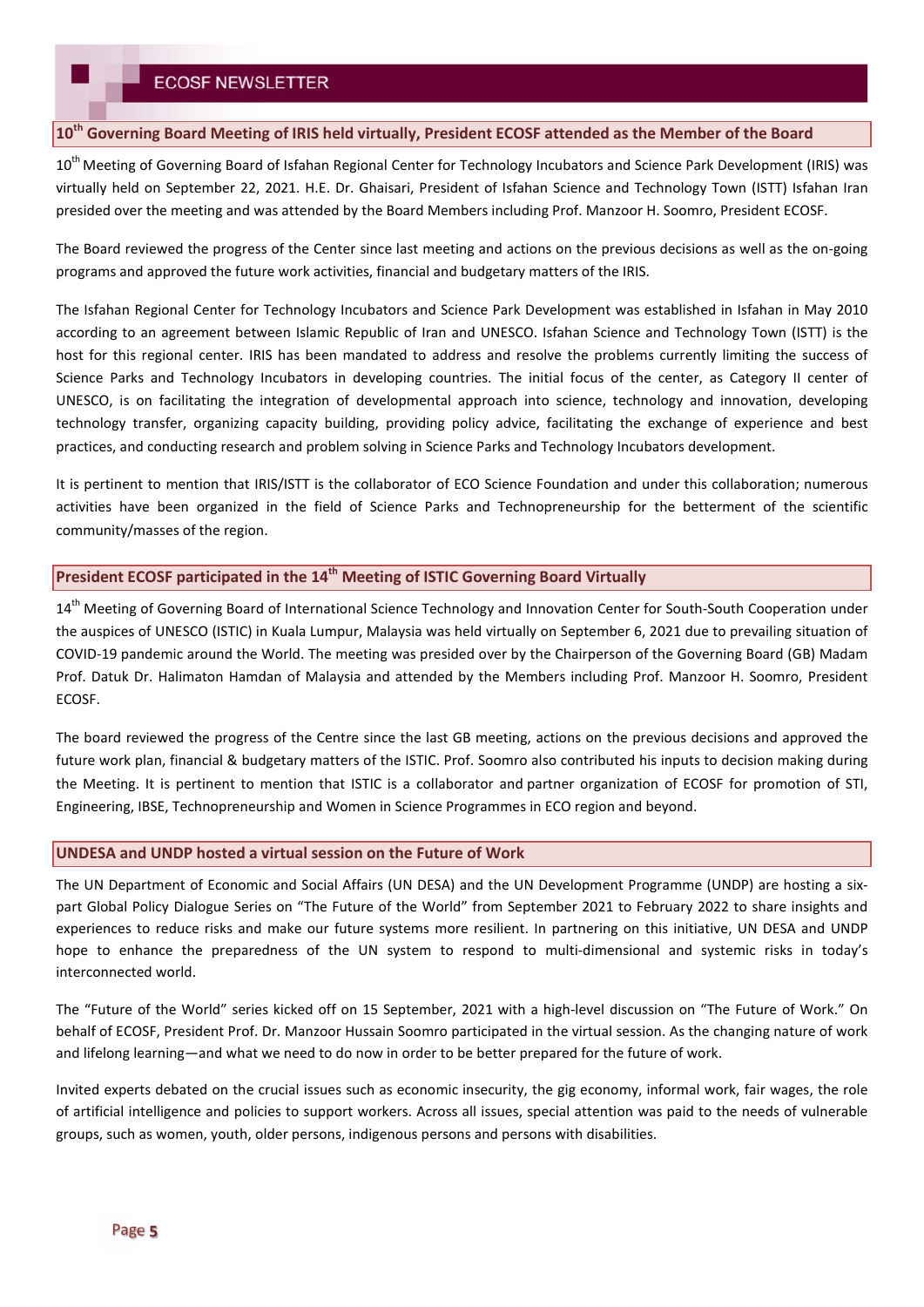

Overall, this series provided foresight analysis and addressed the multidimensional risks such as economic and financial instabilities, rising inequalities, digital and frontier technologies, and climate change. The virtual also presented the key messages of UN DESA's policy briefs on the future of work, as well as from other UN resources.



Kuala Lumpur Engineering Science Fair (KLESF) organized a webinar on Music and Technology on 14 September 2021. Prof Ir Dr Lee Sze Wei, a music lover who is a telecommunication engineer was the guest speaker. Prof. Dr. Wei is the President of Tunku Abdul Rahman University College and co-chairman of KLESF steering committee. The webinar was a casual walkthrough of how music and related industry have evolved with the development of technology, from the beginning of the human civilization to the highly connected society today. President ECOSF Prof. Dr. Manzoor Hussain Soomro participated as Foreign Fellow of the ASEAN Academy of Engineering and Technology (AAET) in the virtual event. Prof. Dr. Wei shared some of his views on the likely future outlook and development of the music industry in view of the current and possible future technologies.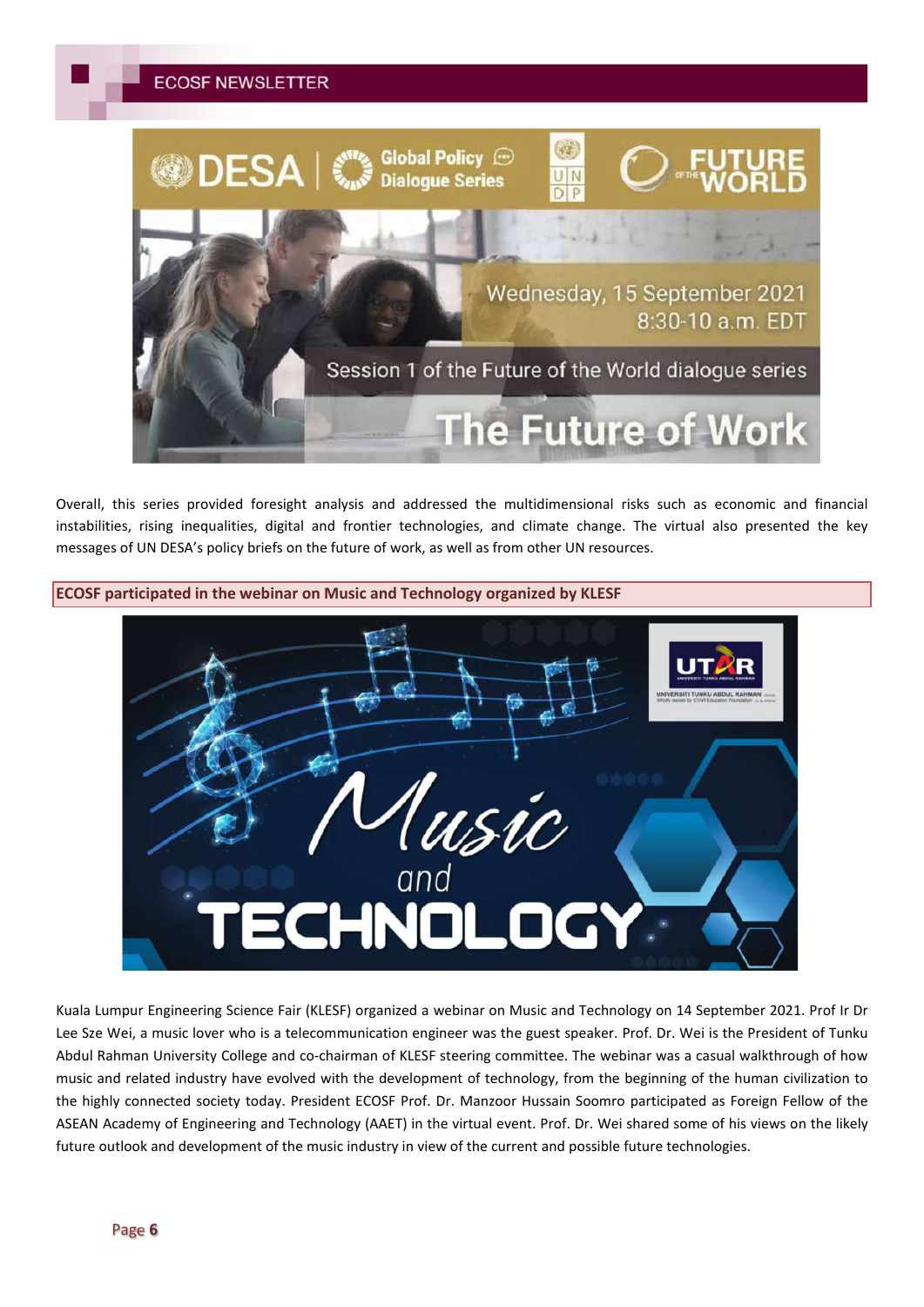## **ECOSF NEWSLETTER**

### **ECOSF participated in the Strategic Communication Training Program by STEM Platform Strategic**

STEAM Platform organized the training program on Strategic Communication with a special focus on "Entrepreneurship Powered by STEAM & Driven by Sustainability" on September 26, 2021. Many students, scientists, entrepreneurs, and industry players took part in this virtual training program. ECOSF President Prof. Dr. Manzoor Hussain Soomro as an invited guest participated in the event. The objective of this training was to empower and equip scientists with right entrepreneurial tools and market analyses methods to help them commercialize their scientific products.

Mr. Arslan Siddique, Education Director, STEAM Platform and Dr. Mark Foley, Chief Strategist, NanoGlobe delivered training program on "Strategic Thinking & Value Chain Mapping and Technology Analysis". The training highlighted the significance of critical skills especially in terms of 'Big Picture Thinking'. Dr. Foley underlined that scientific researcher usually tend to have high domain knowledge but, in many cases, they lack life cycle or big picture thinking, which can act as the barrier towards the commercialization of their research and knowledge products. Hence, understanding the importance of value chain analysis, that can help scientists/ researchers to identify opportunities for improved value creation.



#### **Preparations for Sindh Science Festival – 2021 Discussed in Virtual Meeting**

A virtual meeting was held on 28 September 2021 to discuss the activities to be carried out during Sindh Science Festival – 2021. The meeting was attended by Prof. Manzoor Soomro, President ECOSF; Mr. Partab Rai Shivani, CEO Thar Education Alliance (TEA), Mr. Prem Sagar from JICA; Mr. Farhad Jaral from Campainistan, Dr. Uneiza Alvi from Sukkur IBA; Mr. Ghulam Abbas from ECOSF and Mr. Sarangram from TEA.

It was agreed that the suggestions surfaced during the meeting will be pursued and materialized to sensitize all the stakeholders in a best way to make the Festival a success and way forward.

### **Agenda of Cooperation in Central Asia According to Common Interests**

#### *Courtesy of Eurasian Research Institute (ERI)*

At a time when the political and security issues in the region became more and more important, a consultation meeting was held under the chairmanship of the leaders of the Central Asian states, President of Kazakhstan Kassym-Jomart Tokayev, President of Kyrgyzstan Sadyr Japarov, President of Tajikistan Imamali Rahman, President of Uzbekistan Shavkat Mirziyoyev and President of Turkmenistan Gurbanguli Berdimuhamedov. Along with the presidents of the Central Asian countries, the special representative of the United Nations (UN) Secretary General in Central Asia, Natalya German, also attended the meeting. A